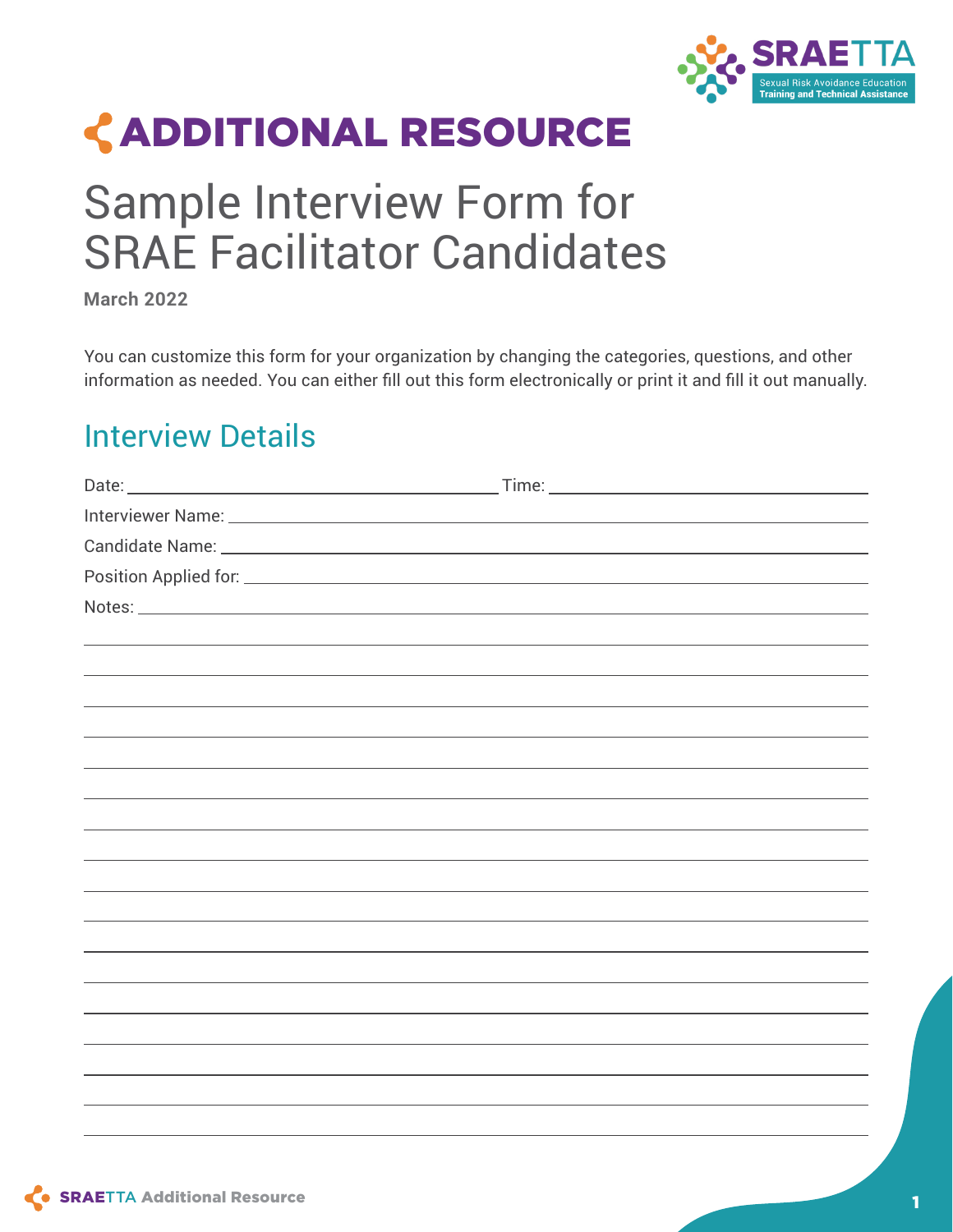| <b>Interview Questions</b>                                                                                                                                           | #                                        | <b>Sample Rating Scale</b><br><b>EXPERIENCE</b>                                               |
|----------------------------------------------------------------------------------------------------------------------------------------------------------------------|------------------------------------------|-----------------------------------------------------------------------------------------------|
| <b>GENERAL FIRST</b><br><b>IMPRESSIONS</b>                                                                                                                           | 0<br>$\mathbf{1}$<br>$\overline{2}$<br>3 | No experience<br>Limited or unrelated experience<br>Minimal experience<br>Standard experience |
| Tell me/us about yourself.                                                                                                                                           | $\overline{4}$<br>5                      | Multiple extensive experiences<br>Extensive and exceptional experience                        |
|                                                                                                                                                                      |                                          |                                                                                               |
|                                                                                                                                                                      |                                          |                                                                                               |
| Quality of response (click or check the box next to the number you want to choose-0 low, 5 high):<br>2<br>3<br>$\overline{4}$<br>$\mathbf{1}$<br>5<br>$\overline{0}$ |                                          |                                                                                               |
|                                                                                                                                                                      |                                          |                                                                                               |
| What is your greatest strength?                                                                                                                                      |                                          |                                                                                               |
|                                                                                                                                                                      |                                          |                                                                                               |
|                                                                                                                                                                      |                                          |                                                                                               |
|                                                                                                                                                                      |                                          |                                                                                               |
| Quality of response (click or check the box next to the number you want to choose - 0 low, 5 high):<br>$\overline{2}$<br>$\theta$<br>3<br>ı<br>4<br>5                |                                          |                                                                                               |
|                                                                                                                                                                      |                                          |                                                                                               |
|                                                                                                                                                                      |                                          |                                                                                               |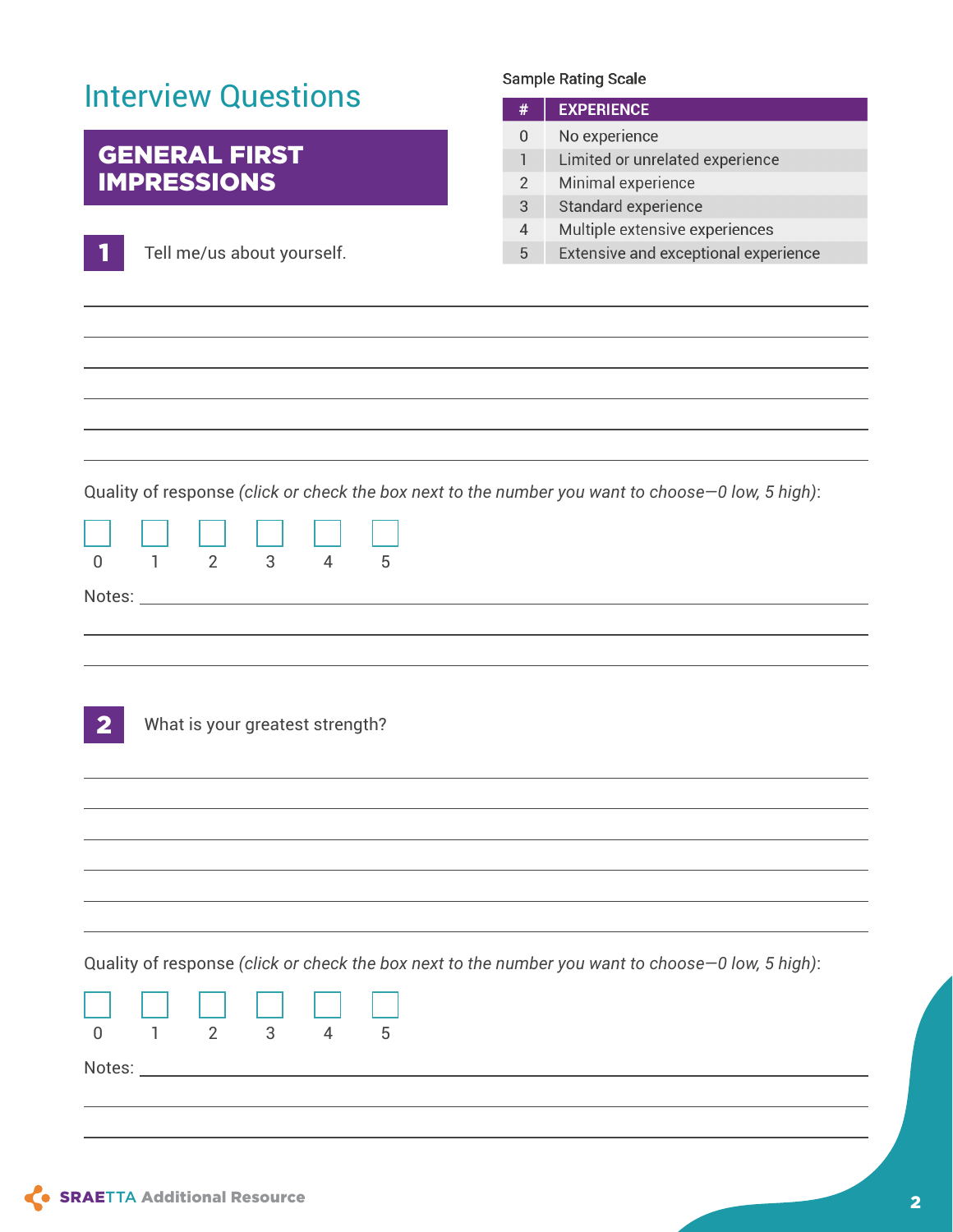|             | Quality of response (click or check the box next to the number you want to choose-0 low, 5 high):<br>$2^{\circ}$<br>1 | 3 | $\overline{4}$ | 5 |  |  |  |  |
|-------------|-----------------------------------------------------------------------------------------------------------------------|---|----------------|---|--|--|--|--|
|             |                                                                                                                       |   |                |   |  |  |  |  |
|             | What are you greatest challenges working with youth, managing groups,<br>dealing with conflict, etc.?                 |   |                |   |  |  |  |  |
|             |                                                                                                                       |   |                |   |  |  |  |  |
|             | Quality of response (click or check the box next to the number you want to choose-0 low, 5 high):                     |   |                |   |  |  |  |  |
| $\mathbf 0$ | $\overline{2}$<br>1                                                                                                   | 3 | $\overline{4}$ | 5 |  |  |  |  |
|             |                                                                                                                       |   |                |   |  |  |  |  |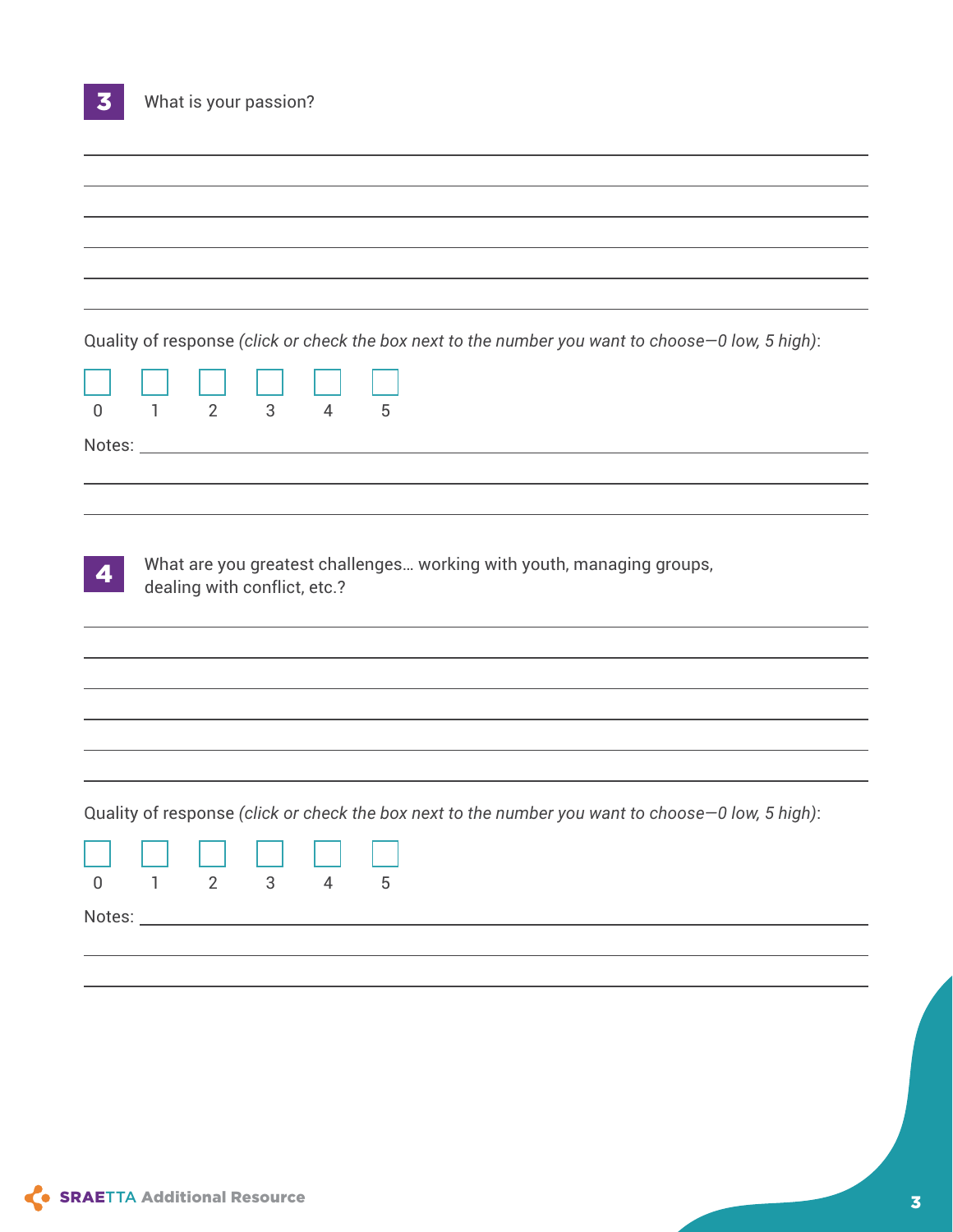#### PUBLIC RELATIONS

| 5           | How confident are you that you can facilitate groups and effectively deliver<br>program curriculum?                                             |
|-------------|-------------------------------------------------------------------------------------------------------------------------------------------------|
|             |                                                                                                                                                 |
|             |                                                                                                                                                 |
| $\mathbf 0$ | Quality of response (click or check the box next to the number you want to choose-0 low, 5 high):<br>3<br>2<br>$\overline{4}$<br>5<br>ı.        |
|             |                                                                                                                                                 |
| 6           | How would you handle a situation in which someone publicly objects to<br>a statement you make?                                                  |
|             |                                                                                                                                                 |
|             |                                                                                                                                                 |
| $\mathbf 0$ | Quality of response (click or check the box next to the number you want to choose-0 low, 5 high):<br>$\overline{2}$<br>3<br>$\overline{4}$<br>5 |
|             |                                                                                                                                                 |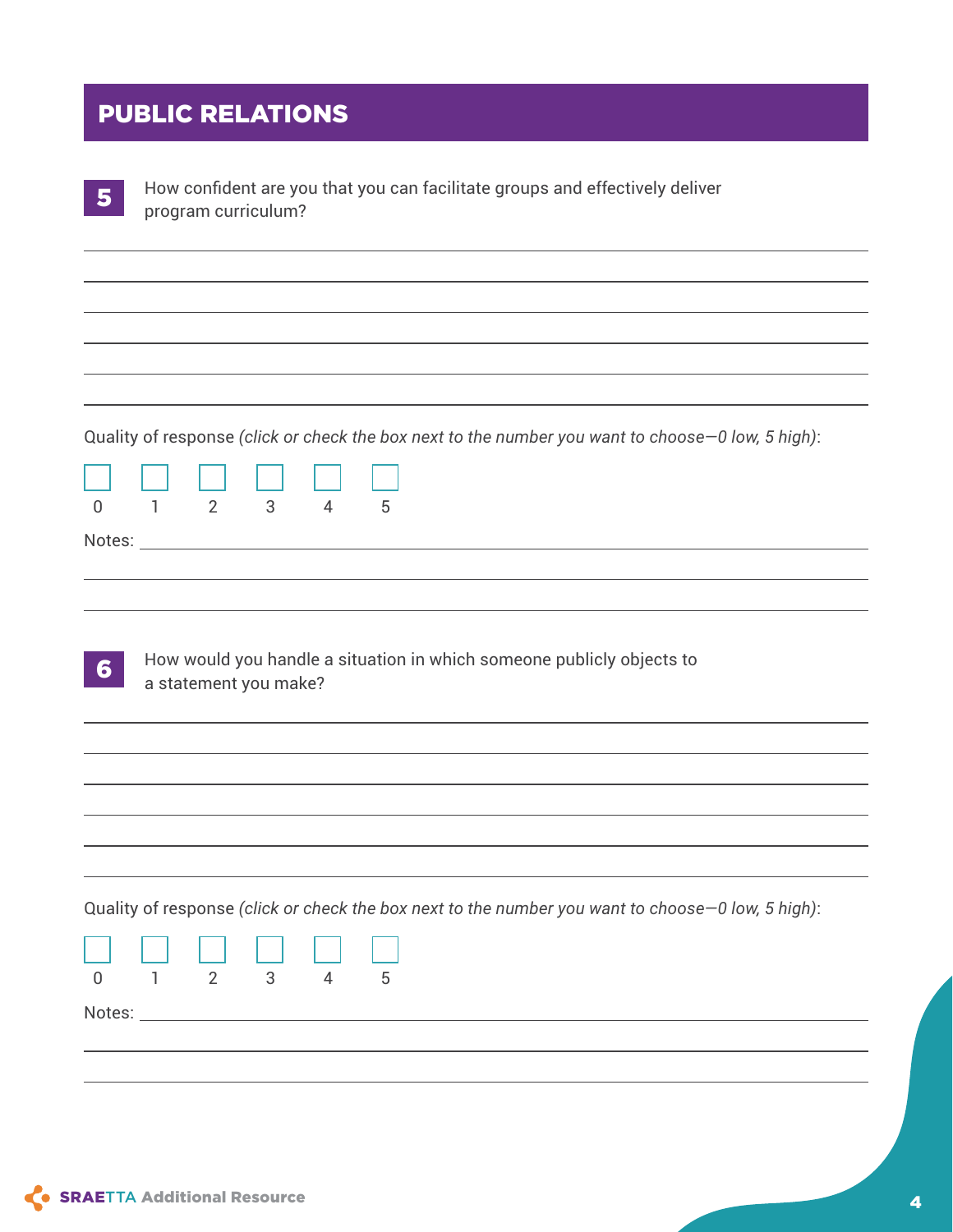#### **COMMUNICATION**

|             | How do you work to build rapport with others and what specific communication strategies do<br>you use?                                            |
|-------------|---------------------------------------------------------------------------------------------------------------------------------------------------|
|             |                                                                                                                                                   |
|             |                                                                                                                                                   |
|             |                                                                                                                                                   |
| $\mathbf 0$ | Quality of response (click or check the box next to the number you want to choose–0 low, 5 high):<br>2<br>$3^{\circ}$<br>1<br>$\overline{4}$<br>5 |
|             |                                                                                                                                                   |
| 8           | On a scale of 1-10, how would you rate yourself on empathy, or your ability to understand the<br>lived experiences of those you may serve?        |
|             |                                                                                                                                                   |
|             |                                                                                                                                                   |
| $\mathbf 0$ | Quality of response (click or check the box next to the number you want to choose-0 low, 5 high):<br>$\overline{2}$<br>3<br>$\overline{4}$<br>5   |
|             |                                                                                                                                                   |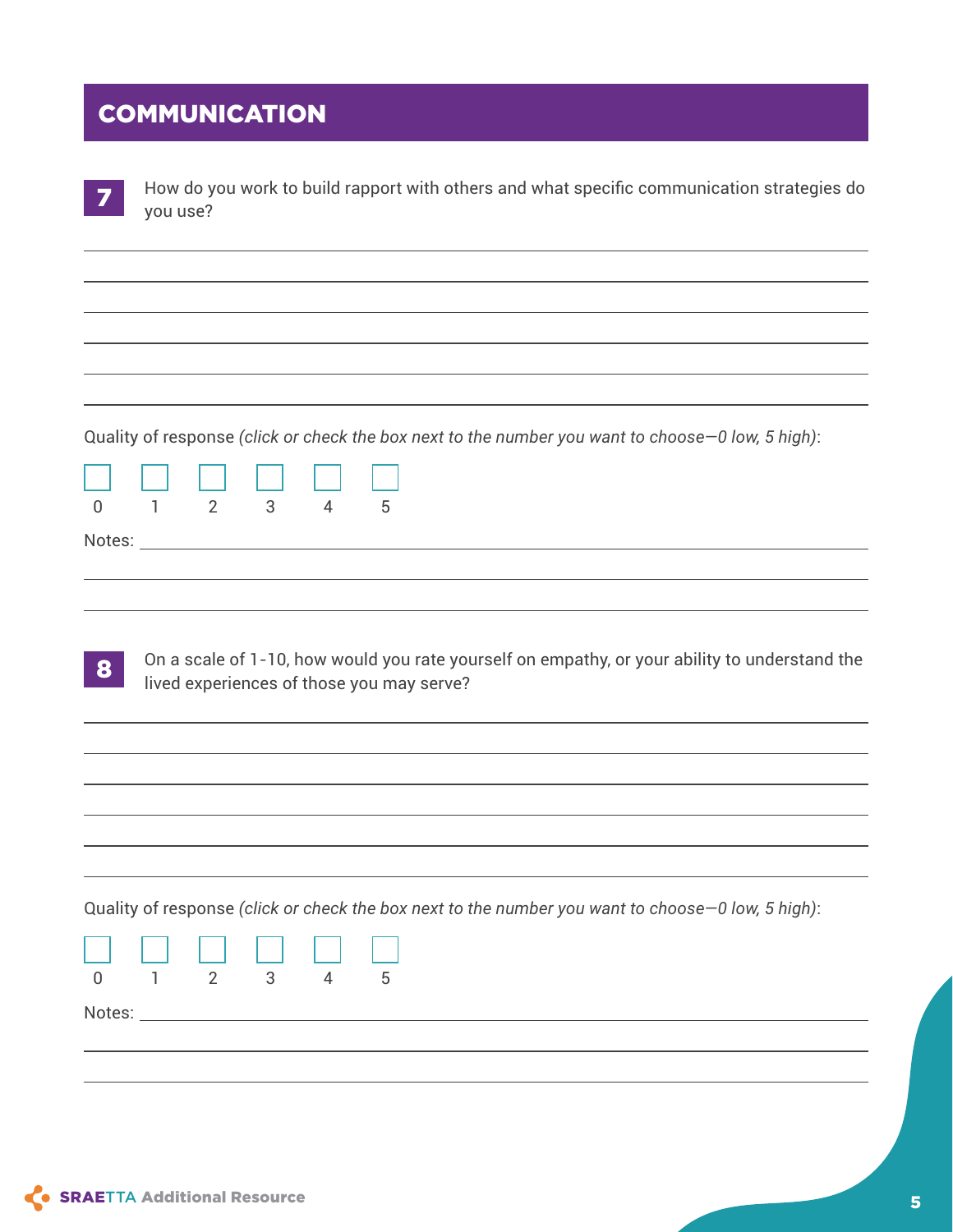| 9 <sup>1</sup> | How would you describe your ability to connect with diverse audiences? |
|----------------|------------------------------------------------------------------------|
|----------------|------------------------------------------------------------------------|

| Quality of response (click or check the box next to the number you want to choose -0 low, 5 high):<br>000000<br>$\begin{array}{ccccccccc}\n1 & 2 & 3 & 4 & 5\n\end{array}$ |  |  |  |  |  |  |
|----------------------------------------------------------------------------------------------------------------------------------------------------------------------------|--|--|--|--|--|--|
|                                                                                                                                                                            |  |  |  |  |  |  |
|                                                                                                                                                                            |  |  |  |  |  |  |
|                                                                                                                                                                            |  |  |  |  |  |  |
|                                                                                                                                                                            |  |  |  |  |  |  |
| $\overline{0}$<br>Notes: Notes: Notes: Notes: Notes: Notes: Notes: Notes: Notes: Notes: Notes: Notes: Notes: Notes: No                                                     |  |  |  |  |  |  |
|                                                                                                                                                                            |  |  |  |  |  |  |
|                                                                                                                                                                            |  |  |  |  |  |  |

#### CURRICULUM CONTENT

Do you believe it is possible for a person to save sex for marriage? Why/why not? 10

Quality of response *(click or check the box next to the number you want to choose—0 low, 5 high)*:

| 888888                       |  |  |
|------------------------------|--|--|
| $0 \t 1 \t 2 \t 3 \t 4 \t 5$ |  |  |

Notes: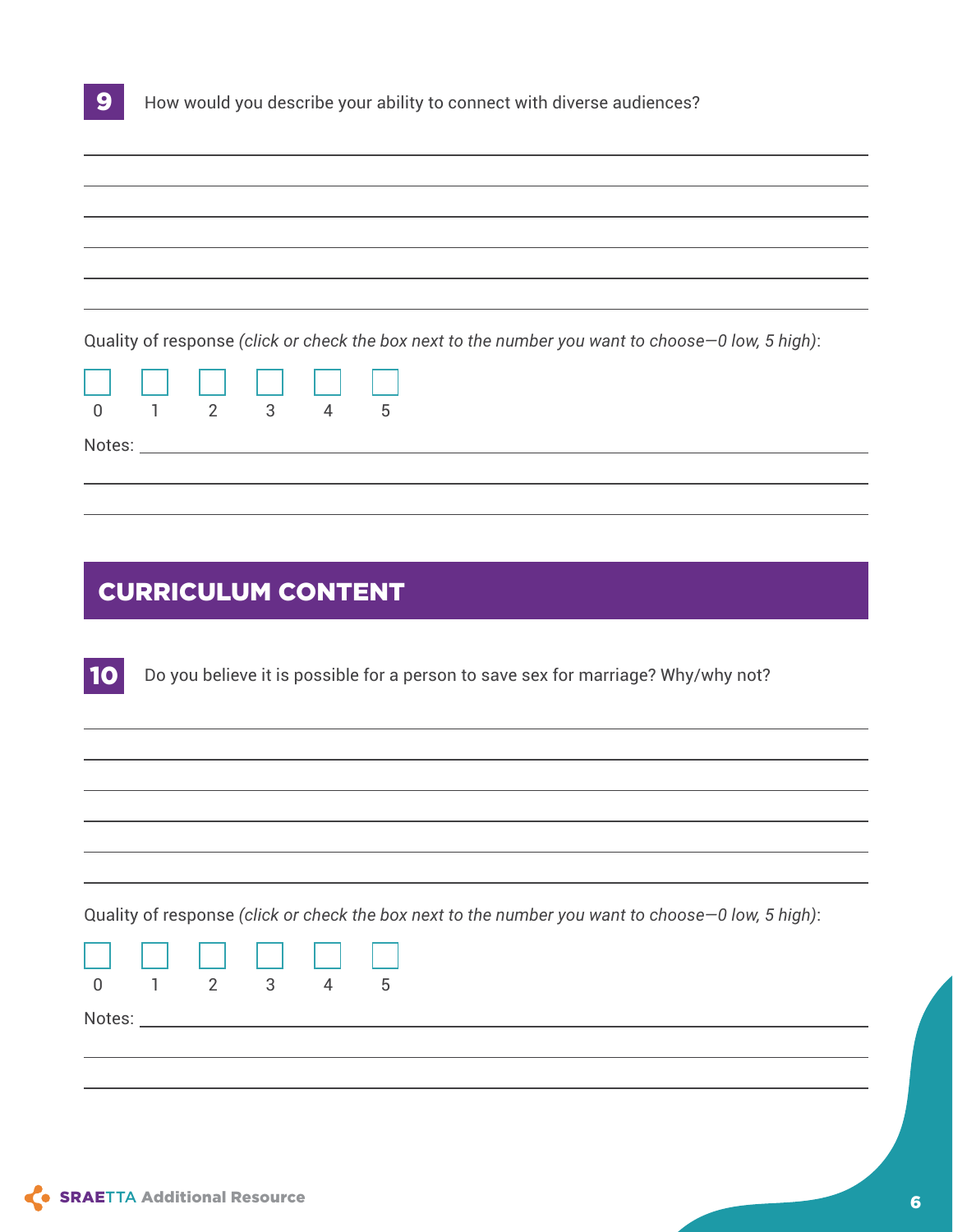

As an SRAE Facilitator, you may undergo personal scrutiny. How comfortable are you with others examining your life experiences as they relate to healthy life choices?

| Quality of response (click or check the box next to the number you want to choose -0 low, 5 high):<br><u>Li Li Li Li Li Li Li</u><br>$0 \t 1 \t 2 \t 3 \t 4 \t 5$ |  |  |  |  |
|-------------------------------------------------------------------------------------------------------------------------------------------------------------------|--|--|--|--|
|                                                                                                                                                                   |  |  |  |  |
|                                                                                                                                                                   |  |  |  |  |
|                                                                                                                                                                   |  |  |  |  |
|                                                                                                                                                                   |  |  |  |  |
|                                                                                                                                                                   |  |  |  |  |
|                                                                                                                                                                   |  |  |  |  |
|                                                                                                                                                                   |  |  |  |  |

#### ADAPTABILITY/FLEXIBILITY

In the Facilitator role, you will be required to be flexible with changing work assignments and schedules. How will you balance your work responsibilities with your personal life? 12

Quality of response *(click or check the box next to the number you want to choose—0 low, 5 high)*:



Notes: which is a series of the series of the series of the series of the series of the series of the series of the series of the series of the series of the series of the series of the series of the series of the series o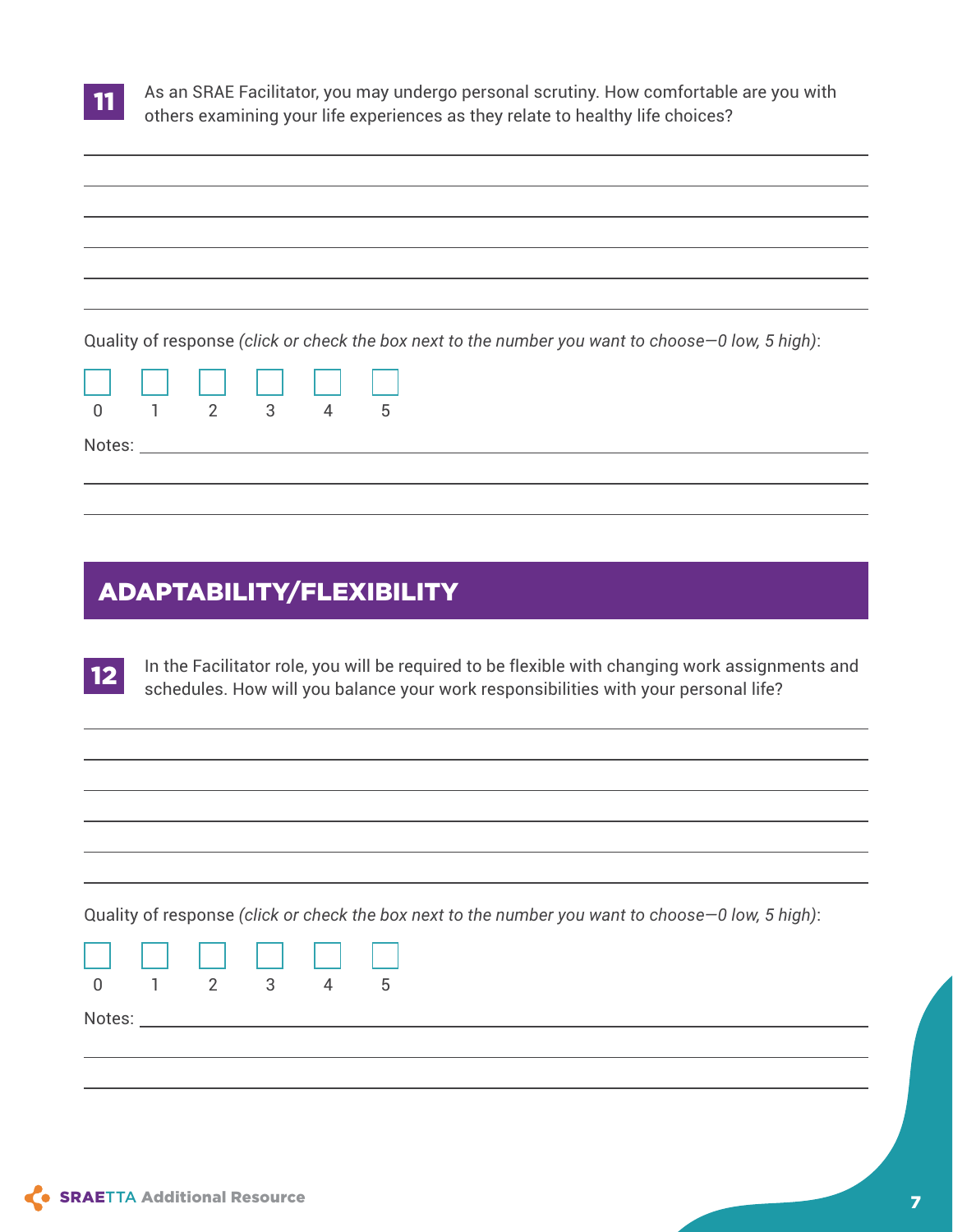

Are there scheduling obstacles we need to be aware of regarding your availability?

| Quality of response (click or check the box next to the number you want to choose -0 low, 5 high):<br>UU UU UU UU<br>$\frac{1}{0}$ $\frac{1}{1}$ $\frac{2}{2}$ $\frac{3}{3}$ $\frac{4}{4}$ $\frac{5}{5}$ |  |  |  |  |  |  |
|----------------------------------------------------------------------------------------------------------------------------------------------------------------------------------------------------------|--|--|--|--|--|--|
|                                                                                                                                                                                                          |  |  |  |  |  |  |
|                                                                                                                                                                                                          |  |  |  |  |  |  |
|                                                                                                                                                                                                          |  |  |  |  |  |  |
|                                                                                                                                                                                                          |  |  |  |  |  |  |
|                                                                                                                                                                                                          |  |  |  |  |  |  |
|                                                                                                                                                                                                          |  |  |  |  |  |  |

#### PRESENTATION SKILLS

On a scale of 1-10, with 1 being low and 10 being high, how would you rate your comfort level with facilitating group discussions? 14

Quality of response *(click or check the box next to the number you want to choose—0 low, 5 high)*:



Notes: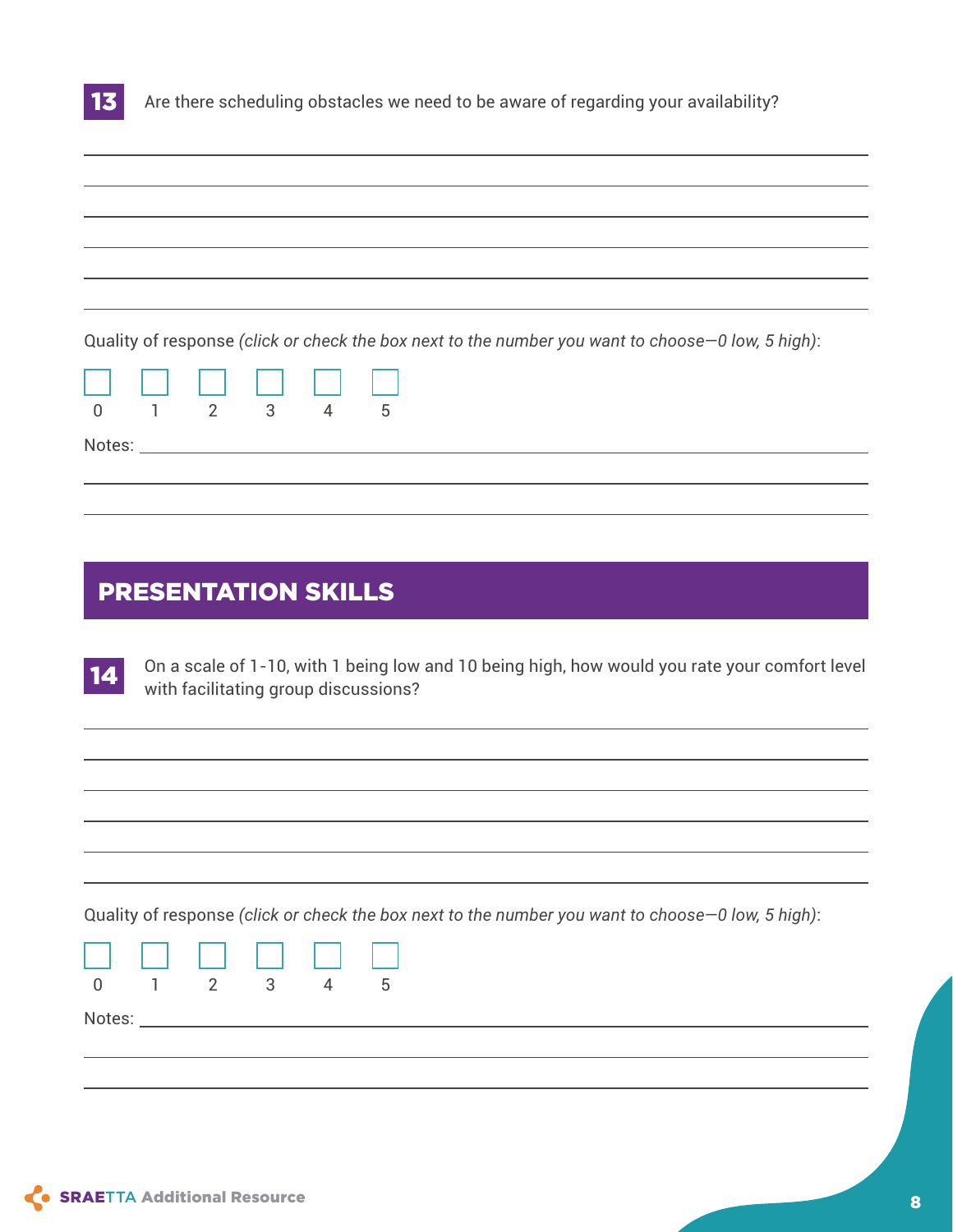| <b>Service Service</b> |  |
|------------------------|--|

Have you ever been in a supervisory or leadership role with teenagers before? If so, explain your duties.

Quality of response *(click or check the box next to the number you want to choose—0 low, 5 high)*:

|        | 0 1 2 3 4 |  |  |
|--------|-----------|--|--|
| Notes: |           |  |  |

How comfortable would you be visiting an unfamiliar venue, surrounded by a group of people you do not know, and stepping into the role of instructor? 16

Quality of response *(click or check the box next to the number you want to choose—0 low, 5 high)*:

|        |  | <u>n n n n n n n</u> |  |
|--------|--|----------------------|--|
|        |  | 0 1 2 3 4 5          |  |
| Notes: |  |                      |  |